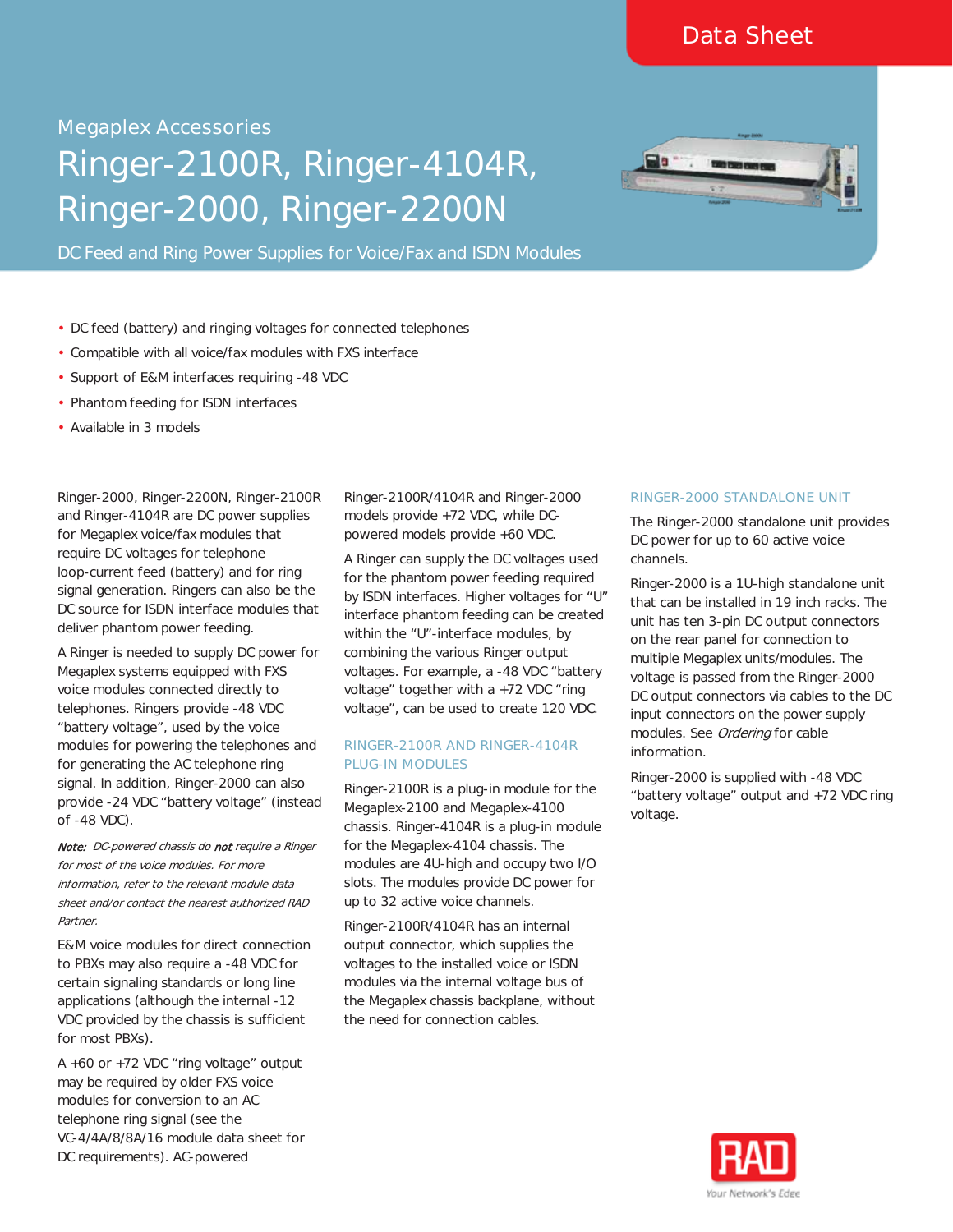#### **RINGER-2200N STANDALONE UNIT**

The more powerful Ringer-2200N standalone unit provides DC power for up to 120 active voice channels (4 full E1 trunks). Ringer-2200N provides -48 VDC output for both feed and ring signals.

Optionally, a +48 VDC output is also available for creating 96 VDC if higher voltages are required by HS-U modules.

Ringer-2200N is a 1U-high standalone unit that can be installed in 19-inch racks. The regular and ISDN units feature, respectively, four or one 3-pin terminal block DC-output connectors (see Figure 3) on the rear panel, for connection to multiple Megaplex units. The CBL-RINGER2200N-1/TB cable is available for connecting between a Ringer-2200N 3-pin TB DC-output connector and a 3-pin TB DC-input connector on Megaplex power supply modules.

To conform with both ANSI and ETSI standards, Ringer-2200N features LED indicators on both front and rear panels. Thus, the indicators are always viewable, whether the unit is mounted with the cable connectors at the front or the rear of the rack.

Note: The stated number of active voice channels that each Ringer model supports refers to the number of calls that are ongoing or ringing simultaneously. However, in most applications, not all channels are active at the same time. For example, if it is estimated that only 50% of the channels are active simultaneously, a Ringer-2100R/4104R will actually suffice to support 64 voice channels.

The number of ISDN channels that can be supported depends on the output of the Ringer model (see Table 1), the current required, and the actual line lengths.

# **Specifications**

#### **GENERAL**

#### **DC-Output Connectors**

Ringer-2000: 10 x 3-pin female Ringer-2200N: 4 x 3-pin TB male Ringer-2200N/ISDN: 1 x 3-pin TB male Ringer-2100R/4104R: internal DC connector to chassis voltage bus

See Figure 2 and Figure 3 for pinouts.

#### **Environment**

Operating temperature: Ringer-2100R/4104R/2200N: -10°C to 55°C (14°F to 131°F) Ringer-2000: -0°C to 45°C (32°F to 113°F) Storage temperature: -20°C to +70°C (-4°F to +158°F) Humidity: up to 95%, non-condensing



with 120 VC-16/FXS Voice Channels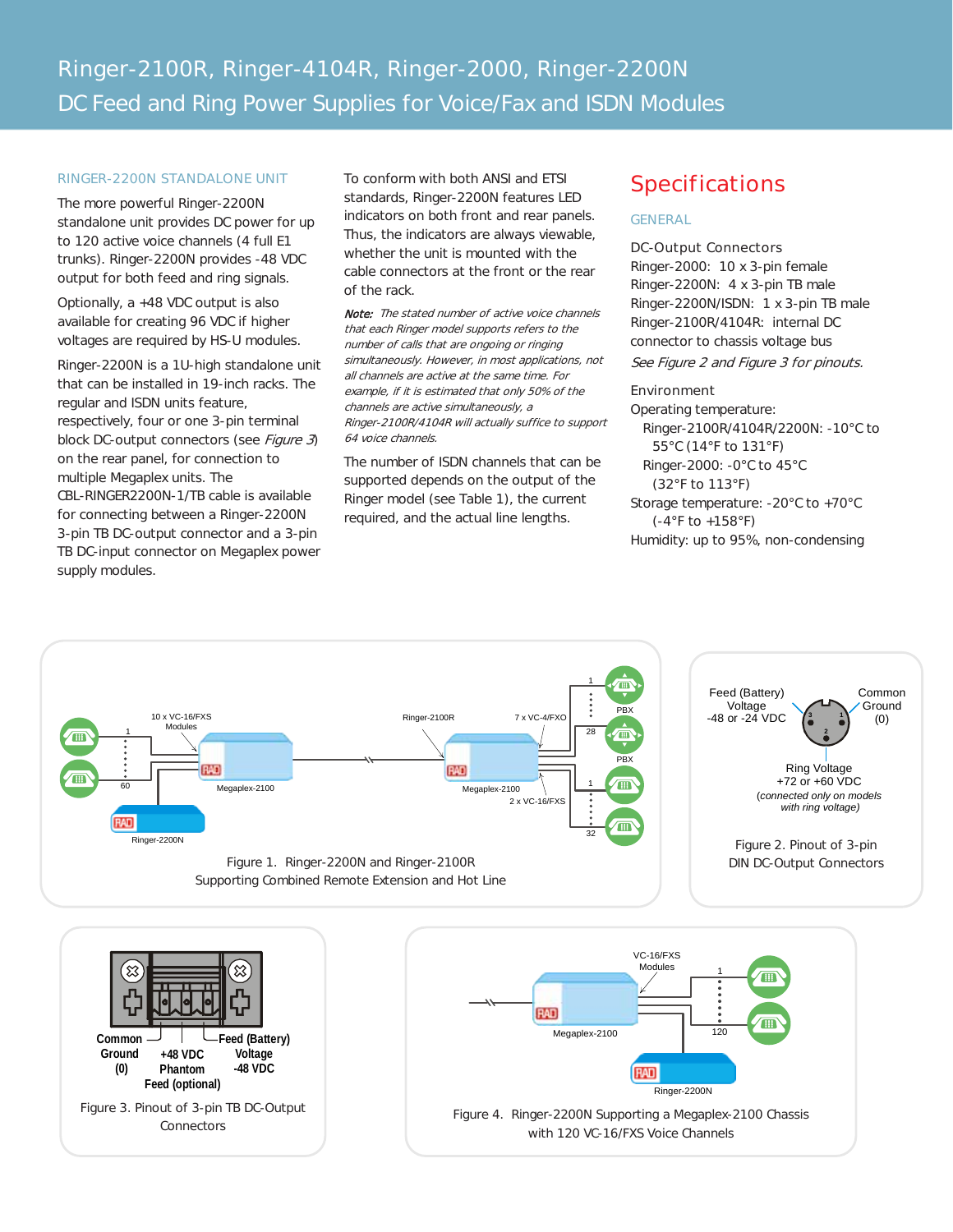#### **PHYSICAL**

#### **Ringer-2100R/4104R**

4U-high module occupies two I/O slots of the Megaplex chassis

#### **Ringer-2000**

Height: 44 mm (1.7 in – 1U) Width: 480 mm (19.0 in) (including integral rack-mount brackets) Depth: 310 mm (12.2 in) Weight: 2.1 kg (4.6 lb)

#### **Ringer-2200N**

Height: 44 mm (1.7 in – 1U) Width: 430 mm (17.0 in) Depth: 310 mm (12.2 in) Weight: 2.1 kg (4.6 lb)

#### **INDICATORS**

### **Ringer-2100R/4104R, Ringer-2000**

RING VOLTAGE (green) – On when ring voltage is within the normal range

BATTERY VOLTAGE (green) – On when feed voltage is within the normal range

#### **Ringer-2200N**

LEDs are repeated on both front and rear panels:

- -48V (green) On when -48 VDC t, output voltage is within the normal range
- +48V (green) optional On when k. +48 VDC output voltage is within normal range

#### Table 1. Power Specifications

|                                     | Ringer-2100R/4104R                                                            |                                      | Ringer-2000<br>1919                        | Ringer-2200N<br><b>PO 5 7</b>                       |                                              |
|-------------------------------------|-------------------------------------------------------------------------------|--------------------------------------|--------------------------------------------|-----------------------------------------------------|----------------------------------------------|
|                                     | <b>AC</b>                                                                     | $-24$ VDC                            | 115 or 230 VAC with -48/+72 ISDN<br>output | 115 or 230 VAC with -48<br>output (no ring voltage) | 115 or 230 VAC with -<br>48/+48 ISDN output  |
| Operating<br>(Input) Voltage        | 115 to 230 AC<br>$(\pm 10\%)$ ,<br>50/60 Hz                                   | -24 VDC (-18 to<br>$-36 \text{ VDC}$ | 115 or 230 VAC (±10%),<br>50/60 Hz         | 115 or 230 VAC (±10%),<br>50/60 Hz                  | 115 or 230 VAC<br>$(\pm 10\%)$ ,<br>50/60 Hz |
| DC (Feed)<br>Voltage Output         | $-48$ VDC $(\pm 5\%)$ ,<br>1.2A max                                           | $-24$ VDC ( $\pm$ 5%), 1.2A<br>max   | -48 VDC (±5%), 3.0A max                    | -48 VDC (±5%), 6.0A max                             | $-48$ VDC ( $\pm 5\%$ ), 6.0A<br>max         |
| Ring Voltage<br>Output*             | $+72$ VDC ( $\pm$ 5%),<br>0.7A max                                            | +60 VDC $(\pm 5\%)$ , 0.7A<br>max    | +72 VDC $(\pm 5%)$ , 0.7A max              | none                                                | +48 VDC (±5%), 1.6A<br>max                   |
|                                     | <b>Note:</b> Maximum combined output for Battery<br>and Ring voltages is 65W. |                                      |                                            |                                                     |                                              |
| may be required for HS-S, HS-U-6/12 |                                                                               |                                      |                                            |                                                     |                                              |